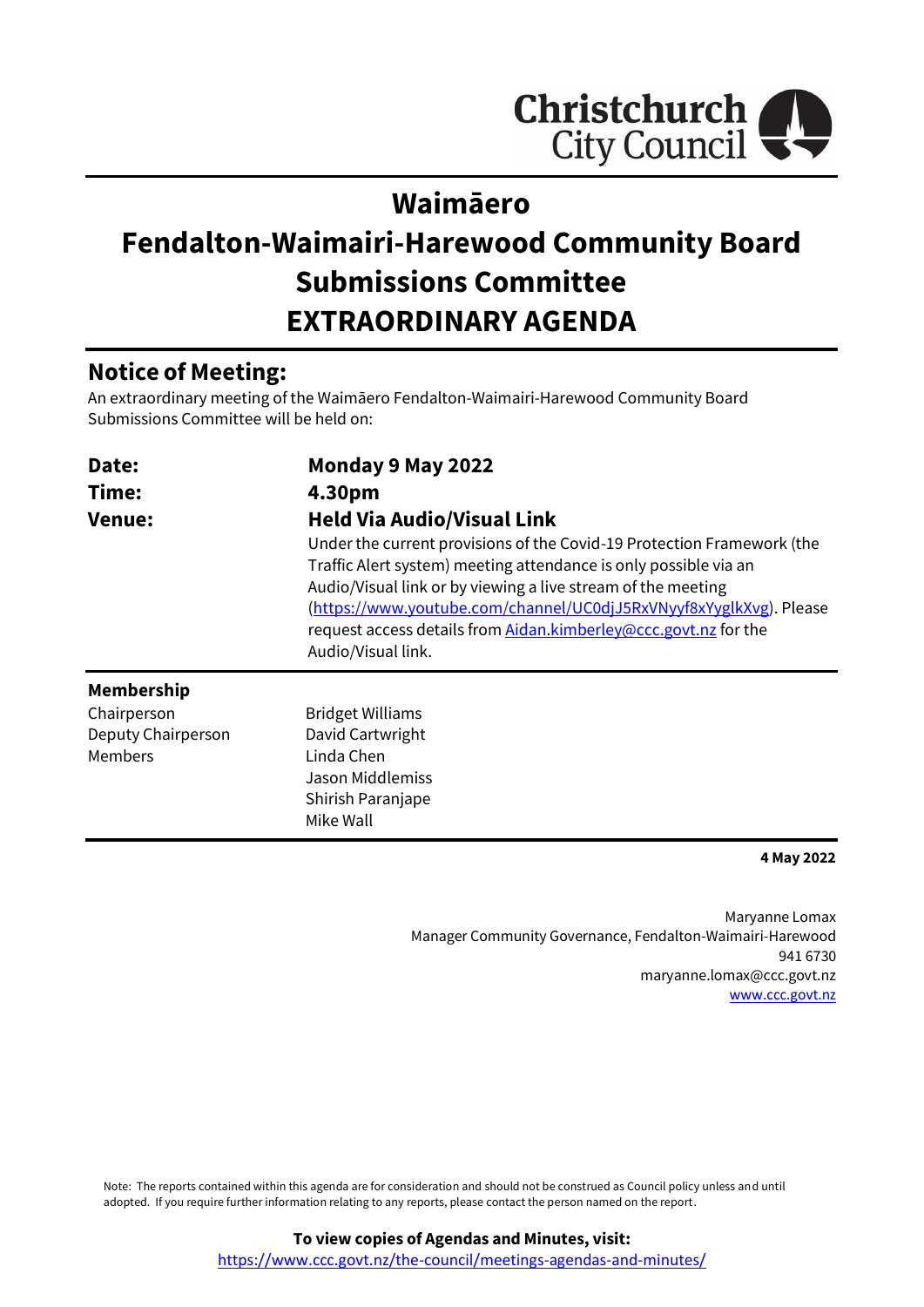



#### Otautahi-Christchurch is a city of opportunity for all

Open to new ideas, new people and new ways of doing things - a city where anything is possible

#### **Principles**

Being open, transparent and democratically accountable Promoting equity, valuing diversity and fostering inclusion

Strong sense of community

Active participation in civic life

Safe and healthy communities

through arts, culture, heritage,

Valuing the voices of all cultures

and ages (including children)

Celebration of our identity

sport and recreation

Taking an inter-generational approach to sustainable development, prioritising the social, economic and cultural wellbeing of people and communities and the quality of the environment, now and into the future

Building on the relationship with Te Rūnanga o Ngai Tahu and the Te Hononga-Council Papatipu Rūnanga partnership, reflecting mutual understanding and respect

Ensuring the diversity and interests of our communities across the city and the district are reflected in

Actively collaborating and co-operating with other local, regional and national organisations

decision-making

### **Community Outcomes**

#### **Resilient communities Liveable city**

Vibrant and thriving city centre Sustainable suburban and

rural centres A well connected and accessible city promoting active and public transport

Sufficient supply of, and access to, a range of housing 21st century garden city we are proud to live in

#### **Healthy environment**

Healthy water bodies

High quality drinking water Unique landscapes and indigenous biodiversity are valued and stewardship exercised

Sustainable use of resources and minimising waste

#### **Prosperous economy**

Great place for people, business and investment

An inclusive, equitable economy with broad-based prosperity for all

A productive, adaptive and resilient economic base

Modern and robust city infrastructure and community facilities

|                                                                               |                                                                                       | <b>Strategic Priorities</b>                                                                                          |                                                       |                                                            |
|-------------------------------------------------------------------------------|---------------------------------------------------------------------------------------|----------------------------------------------------------------------------------------------------------------------|-------------------------------------------------------|------------------------------------------------------------|
| <b>Enabling active</b><br>and connected<br>communities<br>to own their future | <b>Meeting the challenge</b><br>of climate change<br>through every means<br>available | <b>Ensuring a high quality</b><br>drinking water supply<br>that is safe and<br>sustainable                           | <b>Accelerating the</b><br>momentum<br>the city needs | <b>Ensuring rates are</b><br>affordable and<br>sustainable |
|                                                                               |                                                                                       |                                                                                                                      |                                                       |                                                            |
|                                                                               |                                                                                       | Ensuring we get core business done while delivering on our Strategic Priorities and achieving our Community Outcomes |                                                       |                                                            |
| Engagement with<br>the community and                                          | Strategies, Plans and<br>Partnerships                                                 | Long Term Plan<br>and Annual Plan                                                                                    | Our service delivery<br>approach                      | Monitoring and<br>reporting on our                         |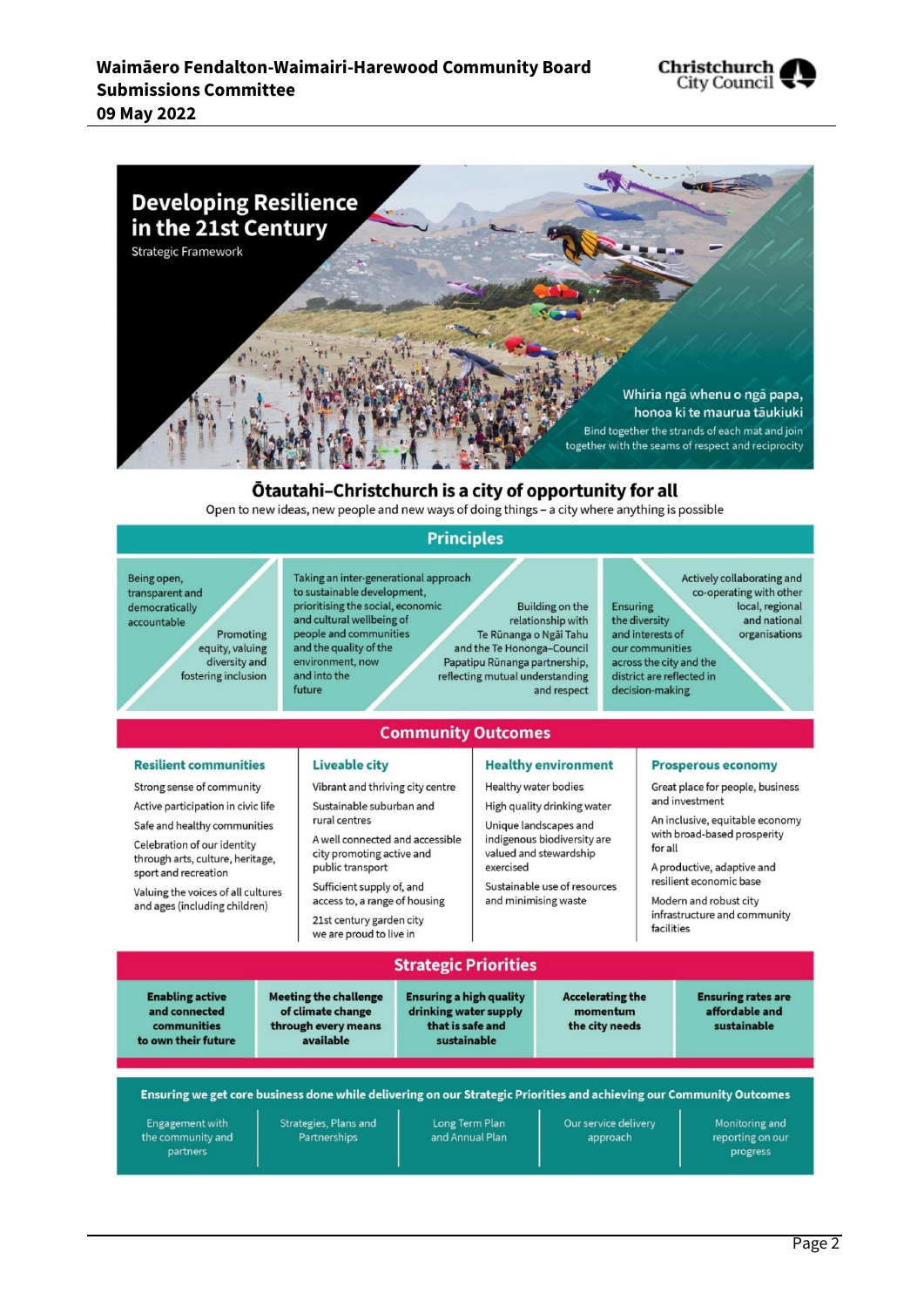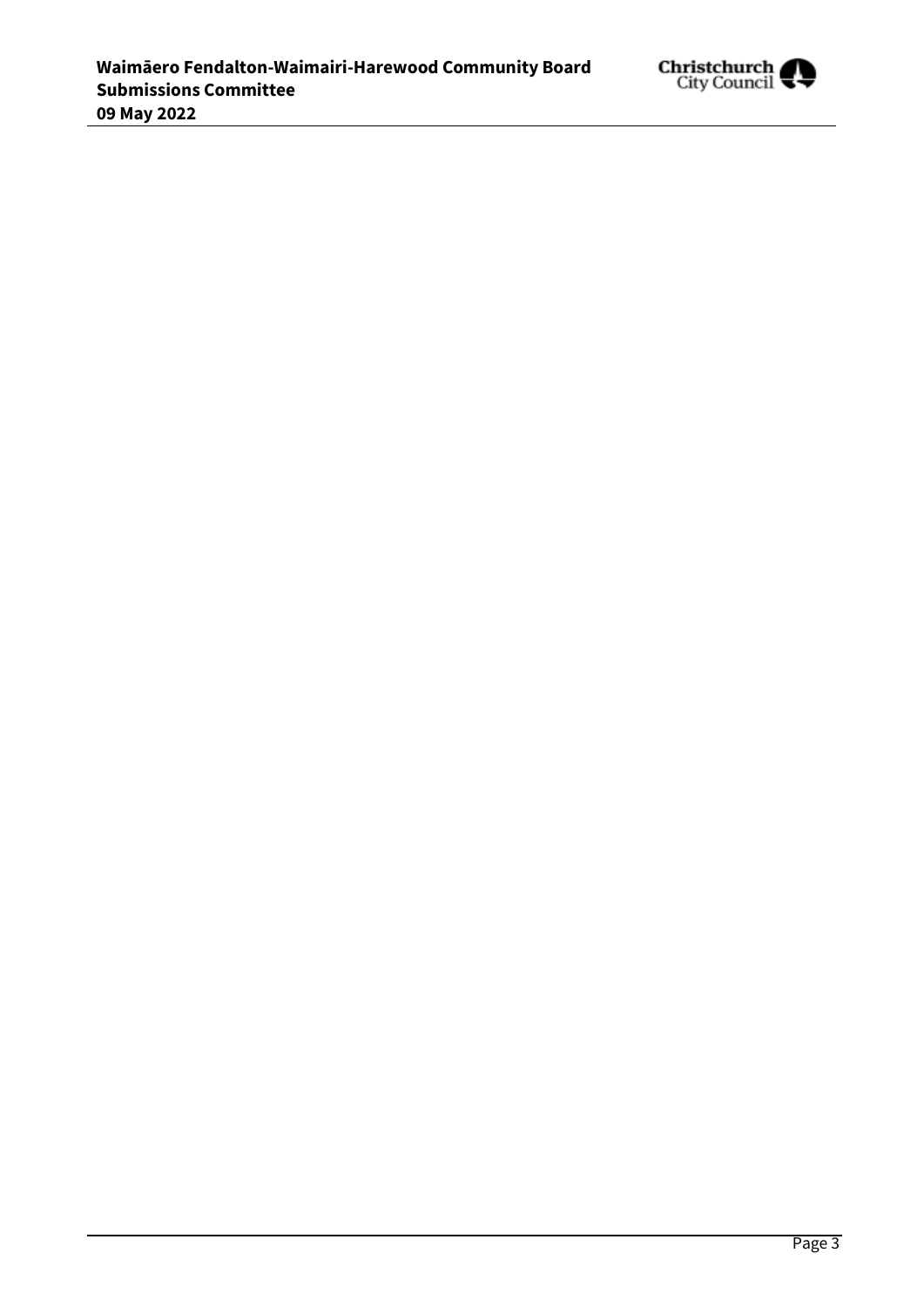

**Part A Matters Requiring a Council Decision Part B Reports for Information Part C Decisions Under Delegation**

#### **TABLE OF CONTENTS**

| <b>B</b> 2. |  |  |
|-------------|--|--|
| <b>B</b> 3. |  |  |
|             |  |  |
|             |  |  |

#### **STAFF REPORTS**

| J. |  |  |
|----|--|--|
|----|--|--|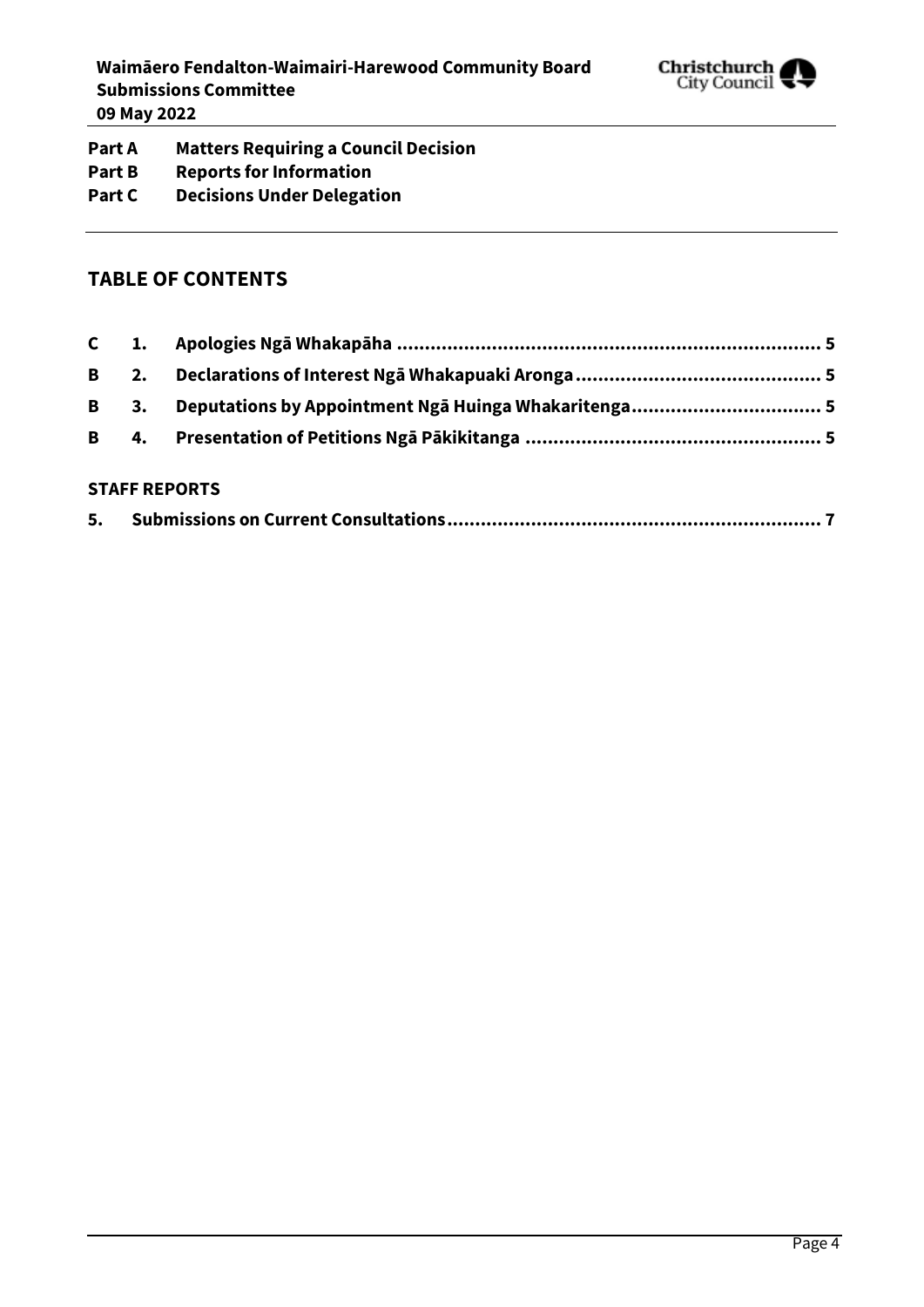

### <span id="page-4-0"></span>**1. Apologies Ngā Whakapāha**

At the close of the agenda no apologies had been received.

#### <span id="page-4-1"></span>**2. Declarations of Interest Ngā Whakapuaki Aronga**

Members are reminded of the need to be vigilant and to stand aside from decision making when a conflict arises between their role as an elected representative and any private or other external interest they might have.

### <span id="page-4-2"></span>**3. Deputations by Appointment Ngā Huinga Whakaritenga**

There were no deputations by appointment at the time the agenda was prepared.

### <span id="page-4-3"></span>**4. Presentation of Petitions Ngā Pākikitanga**

There were no petitions received at the time the agenda was prepared.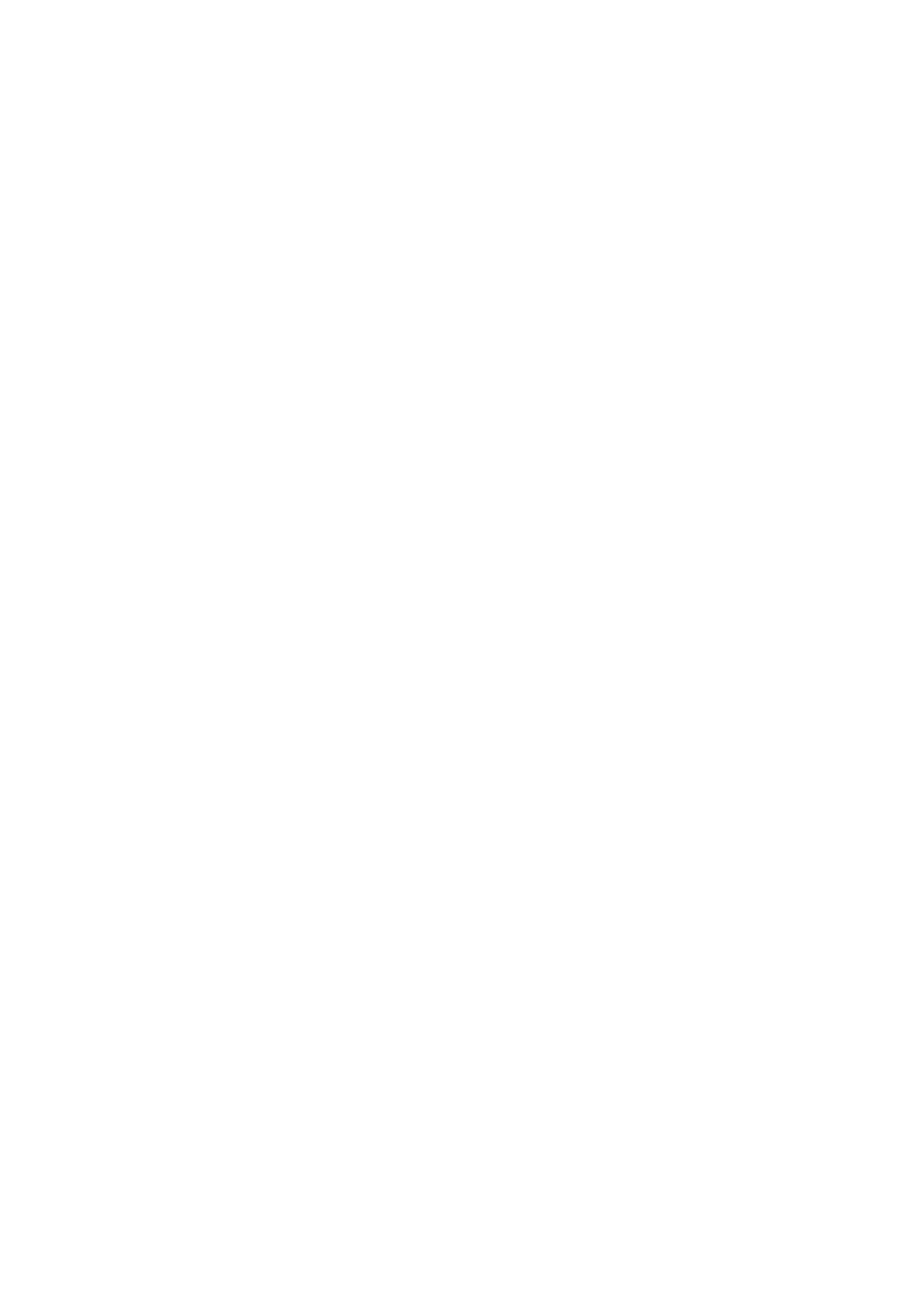

## <span id="page-6-0"></span>**5. Submissions on Current Consultations**

| Reference / Te Tohutoro: 22/565408 |                                                          |
|------------------------------------|----------------------------------------------------------|
| <b>Report of / Te Pou</b>          | Aidan Kimberley, Community Board Advisor,                |
| Matua:                             | Aidan.kimberley@ccc.govt.nz                              |
| <b>General Manager /</b>           | Mary Richardson, General Manager Citizens and Community, |
| Pouwhakarae:                       | mary.richardson@ccc.govt.nz                              |

#### **1. Brief Summary**

- 1.1 The purpose of this report is to enable the Submissions Committee to consider submitting on several Council consultation processes, namely:
	- 1.1.1 Draft Housing and Business Choice Plan Change
	- 1.1.2 Draft Coastal Hazards Plan Change
	- 1.1.3 Draft Heritage Plan Change
	- 1.1.4 Draft Radio Communication Pathways Plan Change
- 1.2 All four consultation processes opened on 11 April 2022 and close on 13 May 2022.

#### **2. Officer Recommendations Ngā Tūtohu**

That the Waimāero Fendalton-Waimairi-Harewood Community Board Submissions Committee:

- 1. Considers making a submission to the Council on behalf of the Fendalton-Waimairi-Harewood Community Board regarding the following consultations:
	- a. Draft Housing and Business Choice Plan Change.
	- b. Draft Coastal Hazards Plan Change.
	- c. Draft Heritage Plan Change.
	- d. Draft Radio Communication Pathways Plan Change.

### **3. Further Information**

#### **Draft Housing and Business Choice Plan Change**

- 3.1 The Draft Housing and Business Choice Plan Change is to bring the Council's District Plan in line with government direction that has been given via the [National Policy Statement-](https://environment.govt.nz/acts-and-regulations/national-policy-statements/national-policy-statement-urban-development/)[Urban Development](https://environment.govt.nz/acts-and-regulations/national-policy-statements/national-policy-statement-urban-development/) and the [Resource Management \(Enabling Housing Supply and Other](https://www.legislation.govt.nz/act/public/2021/0059/latest/LMS566049.html)  Matters) [Amendment Act](https://www.legislation.govt.nz/act/public/2021/0059/latest/LMS566049.html) to enable more development in the city's existing urban footprint.
- 3.2 Some of the changes are legal requirements of the new national direction and cannot be influenced by the Council, or community feedback. However, there are some changes that can be adapted based feedback such as building heights above the new baselines. The full details of the proposal can be found on the Have Your Say page: <https://ccc.govt.nz/the-council/haveyoursay/show/505>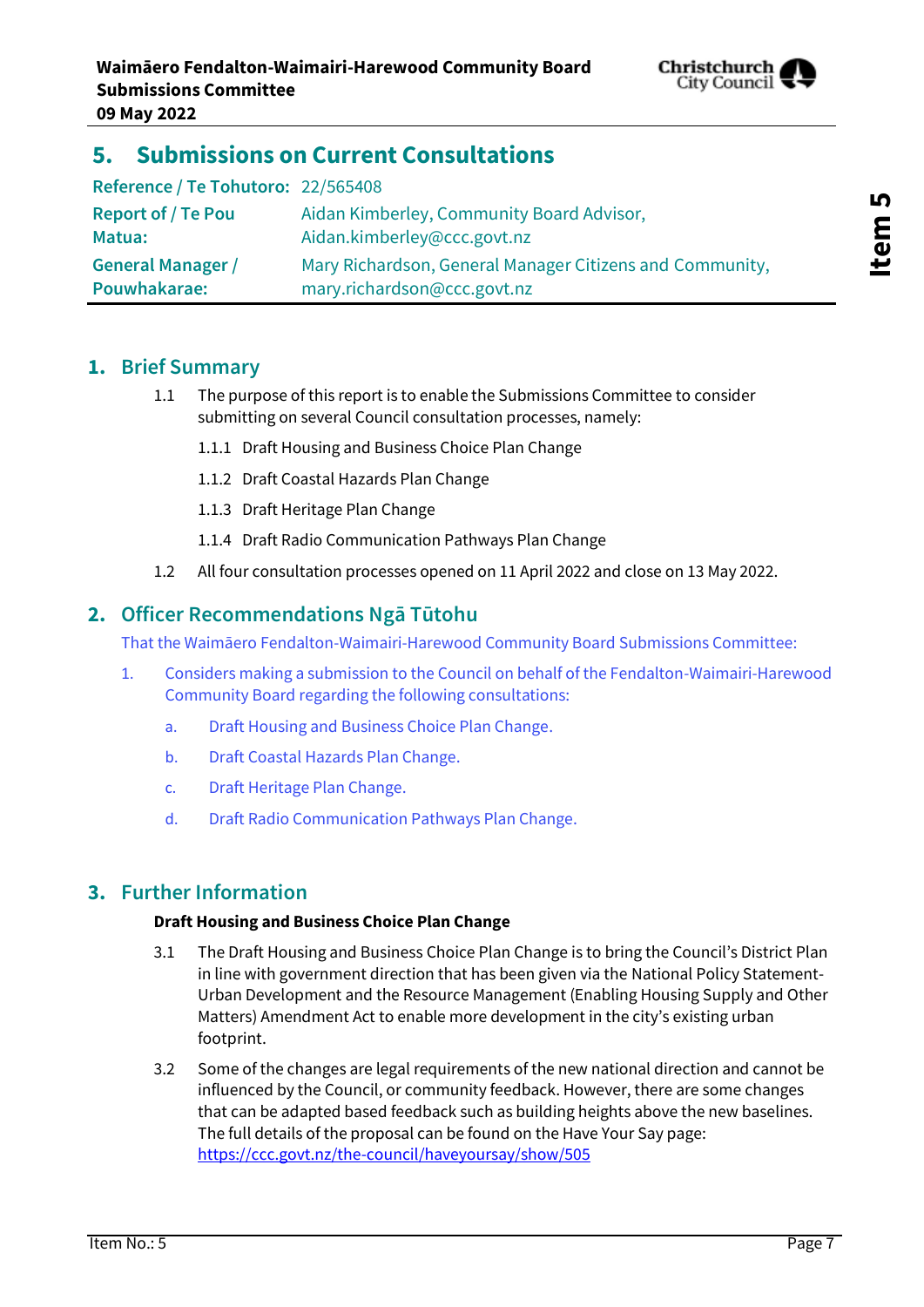

#### **Draft Coastal Hazards Plan Change**

3.3 The Draft Coastal Hazards Plan Change aims to respond to the challenges of climate change and sea-level rise. The proposal sets out a risk-based approach that involves managing development, land use and subdivision activities according to the level of risk in that location, acknowledging the uncertainty (of when land may be affected by rising sea levels) and the vulnerability of the activity to risk. The full details of the proposal can be found on the Have Your Say page[: https://ccc.govt.nz/the](https://ccc.govt.nz/the-council/haveyoursay/show/504)[council/haveyoursay/show/504](https://ccc.govt.nz/the-council/haveyoursay/show/504)

#### **Draft Heritage Plan Change**

3.4 The Draft Heritage Plan Change identifies 11 residential areas which are collectively significant to the city's heritage and identity. The proposal is for these areas to be protected to ensure the heritage value is retained. The proposal is also for a number of buildings and other assets to be added to the Schedule of Significant Historic Heritage. The full details of the proposal can be found on the Have Your Say page: <https://ccc.govt.nz/the-council/haveyoursay/show/506>

#### **Draft Radio Communication Pathways Plan Change**

3.5 The Draft Radio Communication Pathways Plan Change is designed to protect against the risk of new structures blocking radio communication paths, which could impact the ability of emergency services to operate effectively. The proposal is for building heights to be limited in certain areas to protect communication pathways. The full details of the proposal can be found on the Have Your Say page[: https://ccc.govt.nz/the](https://ccc.govt.nz/the-council/haveyoursay/show/507)[council/haveyoursay/show/507](https://ccc.govt.nz/the-council/haveyoursay/show/507)

### **Attachments / Ngā Tāpirihanga**

There are no attachments for this report.

| <b>Document Name</b>                          | <b>Location / File Link</b>  |
|-----------------------------------------------|------------------------------|
| Draft Housing and Business Choice Plan Change | https://ccc.govt.nz/the-     |
|                                               | council/haveyoursay/show/505 |
| Draft Coastal Hazards Plan Change             | https://ccc.govt.nz/the-     |
|                                               | council/haveyoursay/show/504 |
| Draft Heritage Plan Change                    | https://ccc.govt.nz/the-     |
|                                               | council/haveyoursay/show/506 |
| Draft Radio Communication Pathways Plan       | https://ccc.govt.nz/the-     |
| Change                                        | council/haveyoursay/show/507 |

In addition to the attached documents, the following background information is available:

### **Confirmation of Statutory Compliance / Te Whakatūturutanga ā-Ture**

Compliance with Statutory Decision-making Requirements (ss 76 - 81 Local Government Act 2002). (a) This report contains:

- (i) sufficient information about all reasonably practicable options identified and assessed in terms of their advantages and disadvantages; and
- (ii) adequate consideration of the views and preferences of affected and interested persons bearing in mind any proposed or previous community engagement.